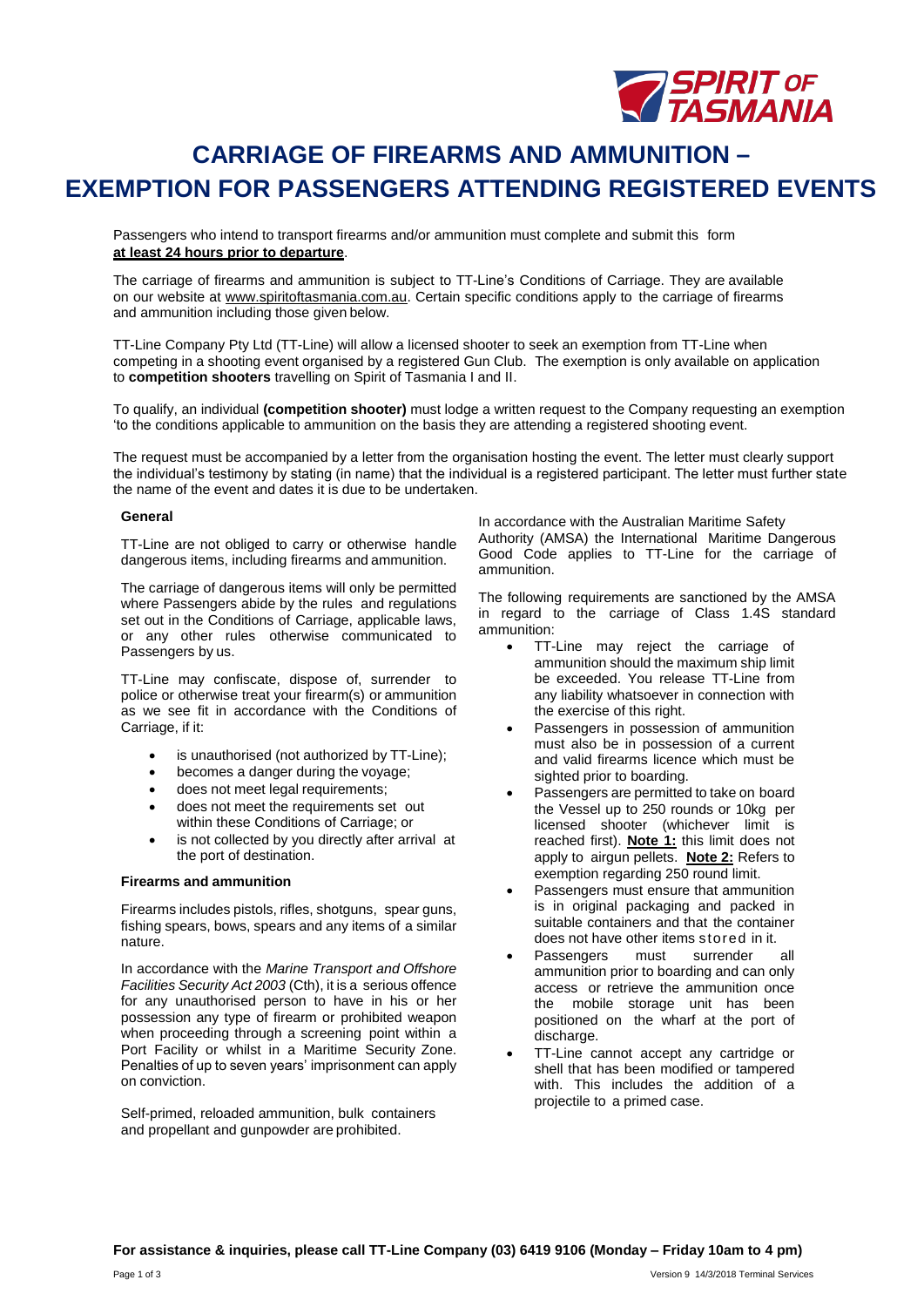

# **CARRIAGE OF FIREARMS AND AMMUNITION – EXEMPTION FOR PASSENGERS ATTENDING REGISTERED EVENTS**

#### **Registered Event – Exemption**

In the event a passenger is travelling to a **registered event** the exemptions can be approved on application for a **competition shooter**:-

- Seeking an exemption to the 250 rounds of ammunition; i.e. because the number of rounds they wish to carry is greater than the 250 rounds but less than or equal to the 10kg<br>limit. Note: 10kg limit is the Note; 10kg limit is the *maximum weight allowable;*
- No restrictions apply to empty **Cases** and/or **Bullets** providing the quantity is less than 1,000 of each. Suitable packaging is required;
- **Centrefire Primers** can be carried providing the **Primer** is in its original packaging from the original product manufacturer and is to be used in conjunction with a registered event.
- **Ammunition in constituent parts:**  The maximum quantities for<br>carriage are 1,000 empty carriage are 1,000 empty cases/bullets, and 1,000 centrefire primers in addition to the 10kg allowable ammunition limit.
- **Centrefire Primers and Ammunition:** Both must be presented separately in original packaging and within suitable containers. TT-Line reserves the right to further place Centrefire Primers and Ammunition in wooden containers.
- **No exemptions can apply to the carriage of gun powder.**

#### **Check-in**

Passengers with firearms and ammunition must check in at least two hours prior to departure time to allow sufficient time for processing. TT-Line may refuse to transport you, your firearms, ammunition, and any other accompanied items if you are late.

All supporting permits, licenses and other documentation must be available to us for inspection at check-in.

Passengers must ensure that firearms and ammunition are packed separately to allow for storage in separate locations for the duration of the voyage.

Passengers must ensure that firearms and ammunition are secured and stored in a manner so as to ensure that they are safe to travel. Specifically, firearms are not to be loaded and magazines and/or bolts must not be fitted.

All firearms and ammunition must be surrendered to TT-Line at a security screening point prior to boarding. The surrendered firearms and/or ammunition will be placed by you at your own risk into our approved storage unit for the duration of the Voyage.

All firearms and/or ammunition must be collected from us immediately after arrival and disembarkation at the port of destination. You must provide photo identification and a baggage claim ticket stub to claim your firearms and/or ammunition.

#### **Disqualification**

Should a passenger be unable to meet TT-Line requirements for the Carriage of Firearms and Ammunition the passenger could consider other Bass Strait shipping service providers:-

- SeaRoad Shipping; or
- Toll Shipping.

#### **Correspondence & Declaration Form Submission:-**

- TT-Line Company Pty Ltd Spirit of Tasmania Terminal Services PO Box 168 E East Devonport Tasmania 7310
- Emaile[d declarations@spiritoftasmania.com.au](mailto:declarations@spiritoftasmania.com.au)